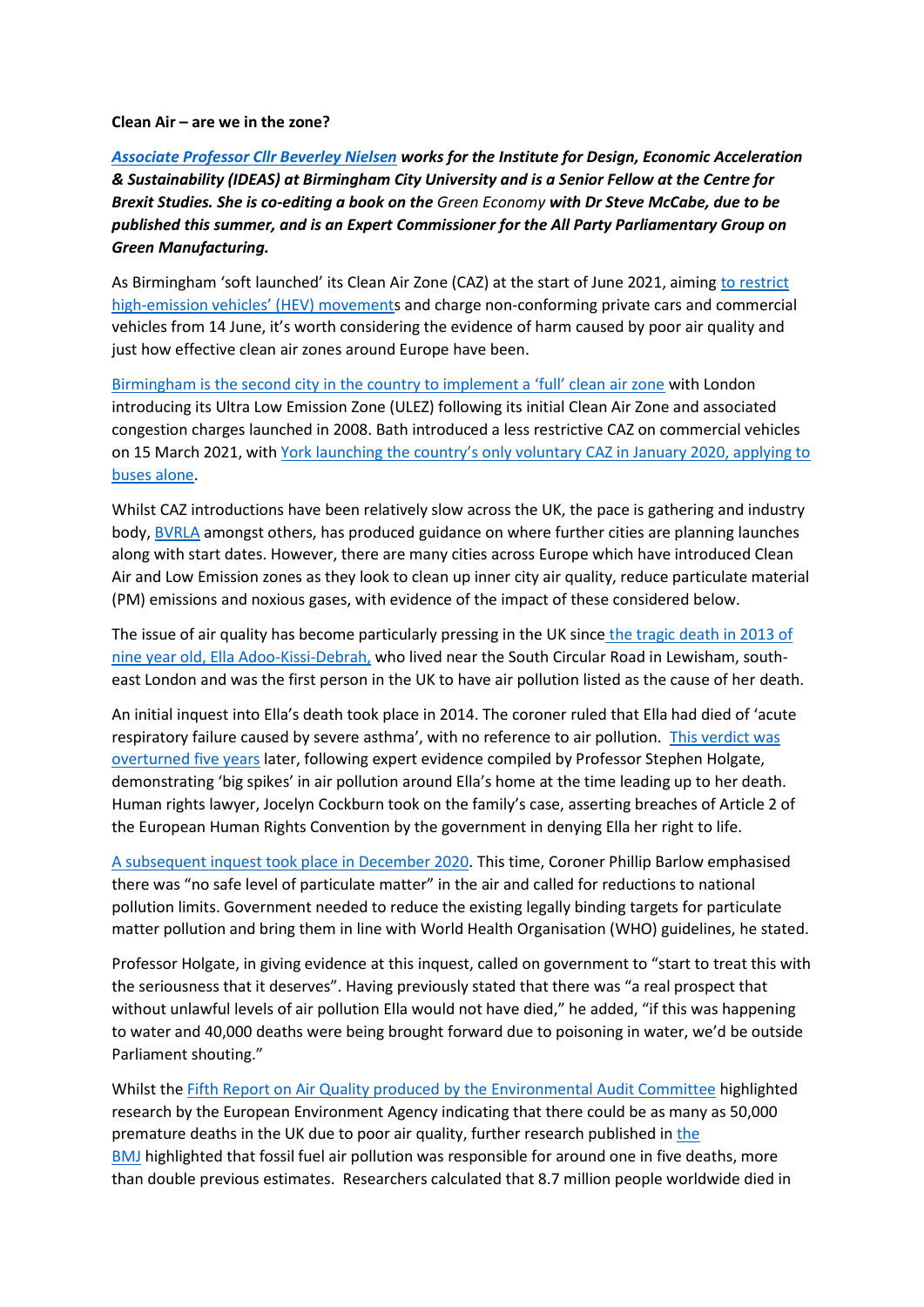2018 from breathing in air containing particles from burning fuels including coal, petrol, and diesel, aggravating respiratory conditions like asthma and leading to lung cancer, coronary heart disease, strokes, and early death.

With the evidence of harm resulting from poor air quality, the government currently faces further [legal challenges](https://inews.co.uk/news/environment/uk-air-quality-targets-government-legal-challenge-clean-air-plans-coronavirus-639488) seeking a review of air quality targets, in particular, following evidence [linking](https://inews.co.uk/news/government-binding-targets-polution-waste-water-biodiversity-uk-582434)  [severe Covid-19 cases to air pollution.](https://inews.co.uk/news/government-binding-targets-polution-waste-water-biodiversity-uk-582434)

The latest challenge, being brought by the Good Law Project, [Mums for Lungs,](https://www.mumsforlungs.org/) the UK Climate Coalition, and Students for Global Health, draws on evidence from studies including [analysis by](https://inews.co.uk/news/air-pollution-death-rate-coronavirus-416520)  [Harvard University,](https://inews.co.uk/news/air-pollution-death-rate-coronavirus-416520) suggesting high levels of air pollution can raise the risk of dying from Covid-19 and is the [latest in a long line of legal battles by campaigners](https://www.clientearth.org/topic/air-pollution/) intended to force the Government to take action to improve air quality.

With [WHO guidelines targeti](https://www.bustle.com/wellness/ella-kissi-debrah-air-pollution-case)ng PM2.5 emissions at under 10 micrograms per cubic metre of air (µg/m3) while the UK limit, based on European Union (EU) recommendations, allows a yearly average of 25 µg/m3, or more than twice recommended WHO limits, campaigners are concerned at breaches in even these standards.

So what is the evidence of the impact on air quality made by Low Emission Zones? Cllr Waseem Zaffar, Cabinet Member for Transport and Environment at Birmingham City Council, in launching the Birmingham CAZ, was keen to emphasise the health benefits, stating, "I'm confident that this initiative will save lives, and provide a cleaner, greener, safer space for our communities in a part of our city that has a problem with poor air quality." Does the evidence back up his claims? It seems it does.

[Research, published in Science Direct and conducted in London in 2013,](https://www.sciencedirect.com/science/article/pii/S136192091300059X) found that in the first five years of the Clean Air Zone, particulate matter had fallen by between 2.5% and 3.1%, compared with 1% outside the zone.

A study in 2015 looking at the impact of Low Emissions Zones introduced across 25 cities in Germany with 3.96 million inhabitants and published in [Science Direct,](https://www.sciencedirect.com/science/article/abs/pii/S0965856415001159) indicated significant reductions in  $PM_{10}$ , with significant health benefits for affected populations, indicating in one instance a 9% reduction in PM10 in a LEZ area.

In Holland, [a 2012 study](https://www.sciencedirect.com/science/article/abs/pii/S0048969712009229) found that Low Emission Zones restricting heavy goods vehicles in five Dutch cities had not made a substantial difference compared with areas outside of LEZ. However, this study concluded that this was very likely as a result of the rules being too limited to make enough difference to the amount of traffic flow. Nonetheless, this study did in fact also demonstrate that in the case of PM<sub>2.5</sub>, reductions were considerably higher on urban streets (30%) and urban background locations (27%) than at matching suburban control locations (20%) outside the LEZ. In one urban street where traffic intensity was reduced by 50%,  $NO<sub>x</sub>$  and  $NO<sub>2</sub>$  concentrations were reduced substantially more (41, 36 and 25%) than at the corresponding suburban control location (22, 14 and 7%).

To mark the launch of Birmingham's Clean Air Zone a harmless black smoke was released from the viewing platform and roof of the Library of Birmingham, to represent average NOx savings anticipated following the introduction of the Clean Air Zone.

From June 14 owners of non-compliant vehicles without a valid exemption entering the Birmingham Clean Air Zone will be required to pay a daily fee of £8 for cars, taxis, and large goods vehicles (LGVs), and £50 a day for coaches, buses and HGVs. [Failure to pay](https://www.birminghammail.co.uk/news/midlands-news/birmingham-clean-air-zone-exemptions-20592614) will lead to an additional fine of